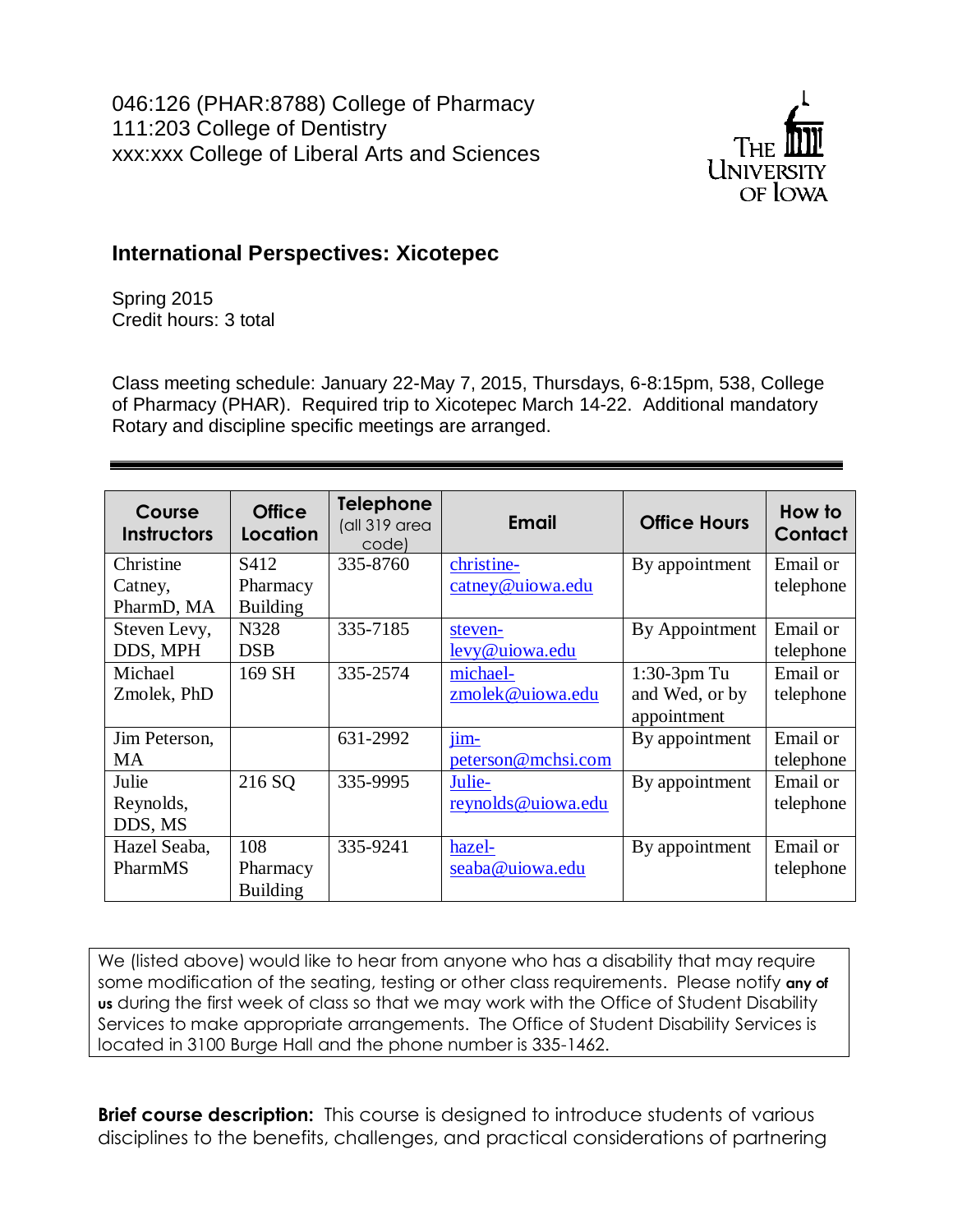with nonprofit groups and community members to provide humanitarian service in a less developed country (LDC). The course emphasizes service-learning, effective teamwork, intercultural competence and practical experience. In collaboration with Rotary International and local community members, students develop and execute discipline-specific projects that address communityidentified needs (particularly those related to education, global public health, and community service) in Xicotepec de Juárez, Puebla, Mexico. The course prepares the student culturally and professionally for teamwork in an international environment. This is a service-learning course in which students use critical thinking and reflection to underscore and enhance both cultural and disciplinespecific knowledge and skills gained through classroom study and through active participation in service projects in Xicotepec de Juárez, Puebla, Mexico.

# **Prerequisites:** None

# **Co-requisites:**

- 1. Accepted by a course instructor and by Rotary International to travel to Xicotepec de Juarez, Puebla, Mexico, March 14-22, 2015.
- 2. The cost of travel to Xicotepec per individual student will be \$1,900 plus the cost of several meals. Final payment is due to Rotary by January 30, 2015.
- 3. Each student will need to register their international travel through International Programs. Please return the completed registration form and accompanying documents to the Office for Study Abroad, 1111 University Capitol Centre, The University of Iowa, Iowa City, IA 52242*.* The forms needed are here:
	- o Registration form: [http://international.uiowa.edu/files/international.uiowa.edu/files/file\\_uploa](http://international.uiowa.edu/files/international.uiowa.edu/files/file_uploads/travel_reg_5-7-14.pdf) [ds/travel\\_reg\\_5-7-14.pdf](http://international.uiowa.edu/files/international.uiowa.edu/files/file_uploads/travel_reg_5-7-14.pdf)
	- o Copy of Passport information page
- 4. Each student will also need to complete the following application in order to be reimbursed for the International Programs administrative fee. Please complete the form at this link and return to your section instructor: [http://international.uiowa.edu/files/international.uiowa.edu/files/file\\_uploa](http://international.uiowa.edu/files/international.uiowa.edu/files/file_uploads/need-based_grant_appform_1-31-13.pdf) [ds/need-based\\_grant\\_appform\\_1-31-13.pdf](http://international.uiowa.edu/files/international.uiowa.edu/files/file_uploads/need-based_grant_appform_1-31-13.pdf)
- 5. International programs will automatically enroll you in the Regents International Health Insurance plan for the duration of the trip. The cost is \$1.15 per day.
- 6. Students are encouraged to visit a medical travel clinic or their own physician prior to Spring Break to ensure that standard vaccines are up-todate and obtain prescriptions for any travel medications. Each student is responsible for obtaining and transporting any medication they may require during the trip.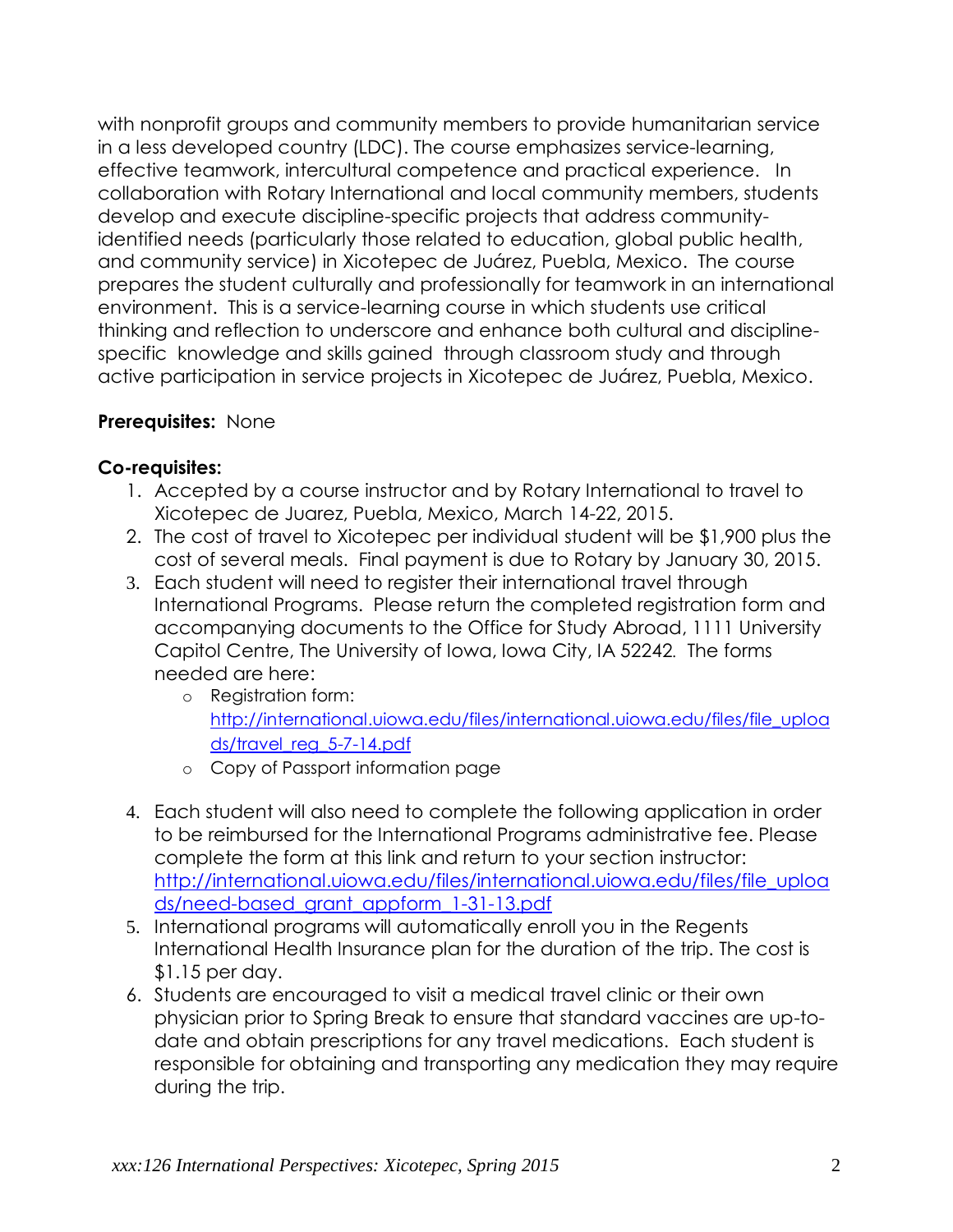**This course supports the University's mission by:** helping students become wellinformed, lifelong learners and engaged, productive citizens. Students will work in multidisciplinary, international teams to address community-identified problems—skills that will help them appreciate and work effectively in a diverse world. The strong and essential bond with International Rotarians has empowered University of Iowa instructors and students to create and participate in this service-learning course, which has focused on the public health, community service, and educational impacts of projects in different disciplines.

**Course Goals:** The overall goal for the course is to prepare the student to successfully function in a profession-specific manner within a cultural context different from his/her own. Through coursework, teamwork and experiences in Xicotepec, the student will develop an appreciation for the role of international service. This international service-learning course also will enhance the student's knowledge, understanding and leadership skills for their primary disciplines as well as their personal and professional growth. Students will integrate knowledge of Mexican history and culture into their service-learning experience.

# **Learning Objectives:**

- 1. Summarize and describe the major historical, social, political, and religious influences on Mexican culture.
- 2. Articulate a framework for culture that contextualizes ambiguities and values and recognizes biases and the constraints of the personal perspective.
- 3. Appreciate, analyze, and address the challenges of effective interdisciplinary teamwork.
- 4. List key behaviors that help teams succeed.
- 5. Systematically apply the concepts and goals of critical reflection [observation, context, relevance, critical thinking, self-assessment] to this service-learning experience.
- 6. Explain the process (commitment, funding, needs assessment) by which an organization such as Rotary International establishes and sustains a community partnership.
- 7. Demonstrate professional, culturally appropriate behavior in the Xicotepec environment.
- 8. As part of a team and, upon occasion, as a team leader, perform the tasks and make necessary adjustments to complete the Xicotepec projects.
- 9. As a member of a team, develop and deliver a written report and public presentation that describes, documents, evaluates and reflects on achievement of course learning goals (including personal and professional growth), the team's process and service project.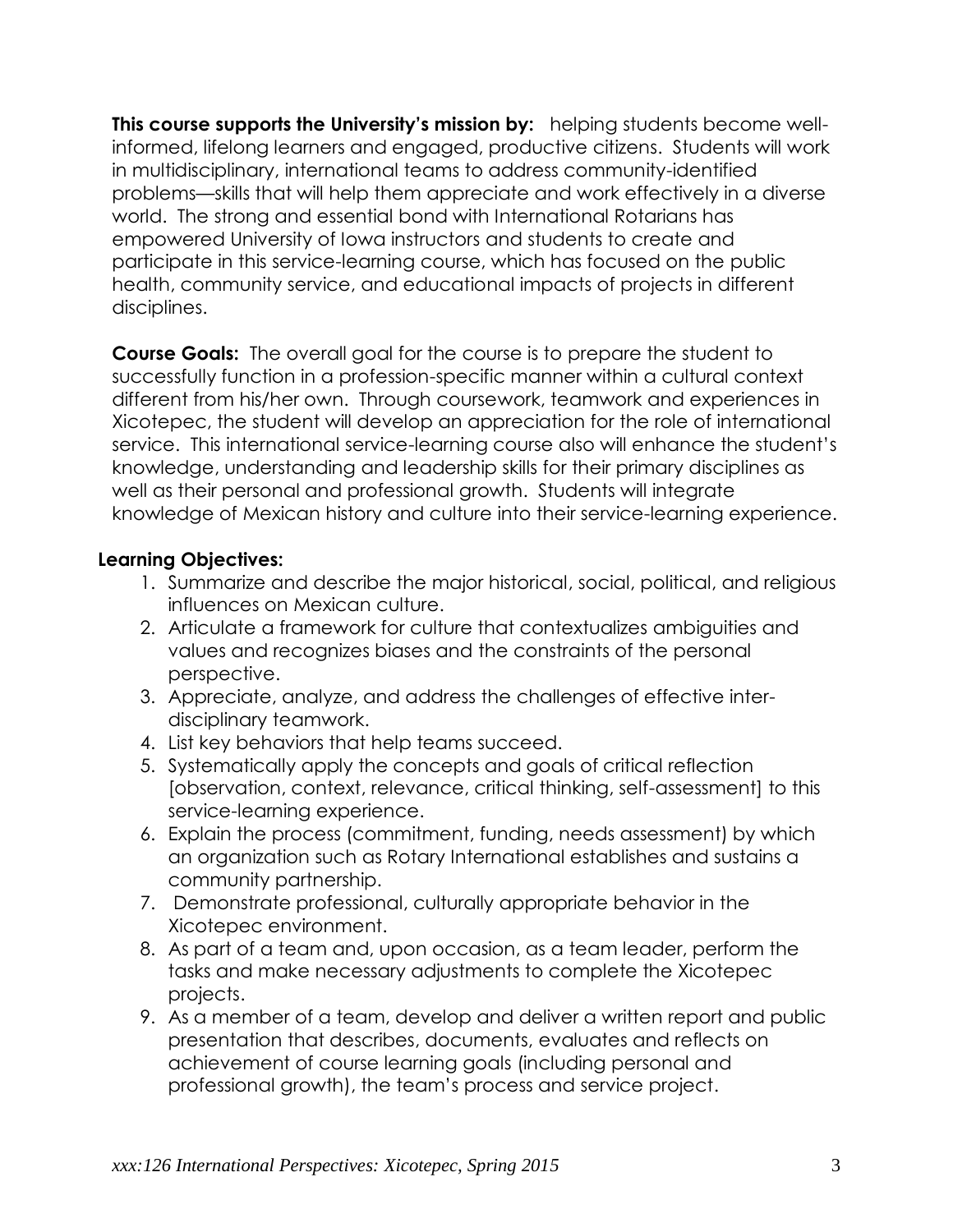**Methods of learning and instruction:** About one-third of course will be lecture/discussion and team activity for all students, about one-third will be meeting with discipline specific instructors for team projects (CON, COP, CLAS, etc.) and about one-third will be working as a team member to complete a project in Xicotepec.

## **Instructional materials:**

- Required readings: will be available on course ICON site or handed out
- Required supplies: current passport with no travel restrictions to Mexico

This course has an ICON web site. You can access the course from the ICON login web page by logging in with your HawkID and password:

<http://icon.uiowa.edu/index.shtml>

ICON help information and an online tutorial for students are available at <https://icon.uiowa.edu/help/students>

If you need help immediately, you can call the ITS Helpdesk (319-384-4357) or send a message to [its-helpdesk@uiowa.edu](file:///C:/Users/hseaba/Documents/Docs100/COLLEGE/046126/2012/Syllabus/its-helpdesk@uiowa.edu)

**Why this course is an important component of the curriculum:** This course is important to the development of the student as a global citizen with the ability to work as a professional in a less developed country (LDC). It also will help strengthen students' cultural competence, disciplinary knowledge and critical thinking skills by requiring them to explicitly link their classroom experience to their service experience.

### **What you can do to improve your learning in this course:**

If you are having trouble learning the subject matter of this course or organizing yourself for the team projects, contact your instructor immediately.

### **Other useful references and web sites:**

[www.compact.org](http://www.compact.org/) There are a number of links on this rich resource that are of interest to students, including The New Voters Project and publications such as *[Raise Your Voice: A Student Guide to Making Positive](http://www.compact.org/publications/detail/raise_your_voice/)  [Social Change](http://www.compact.org/publications/detail/raise_your_voice/)*.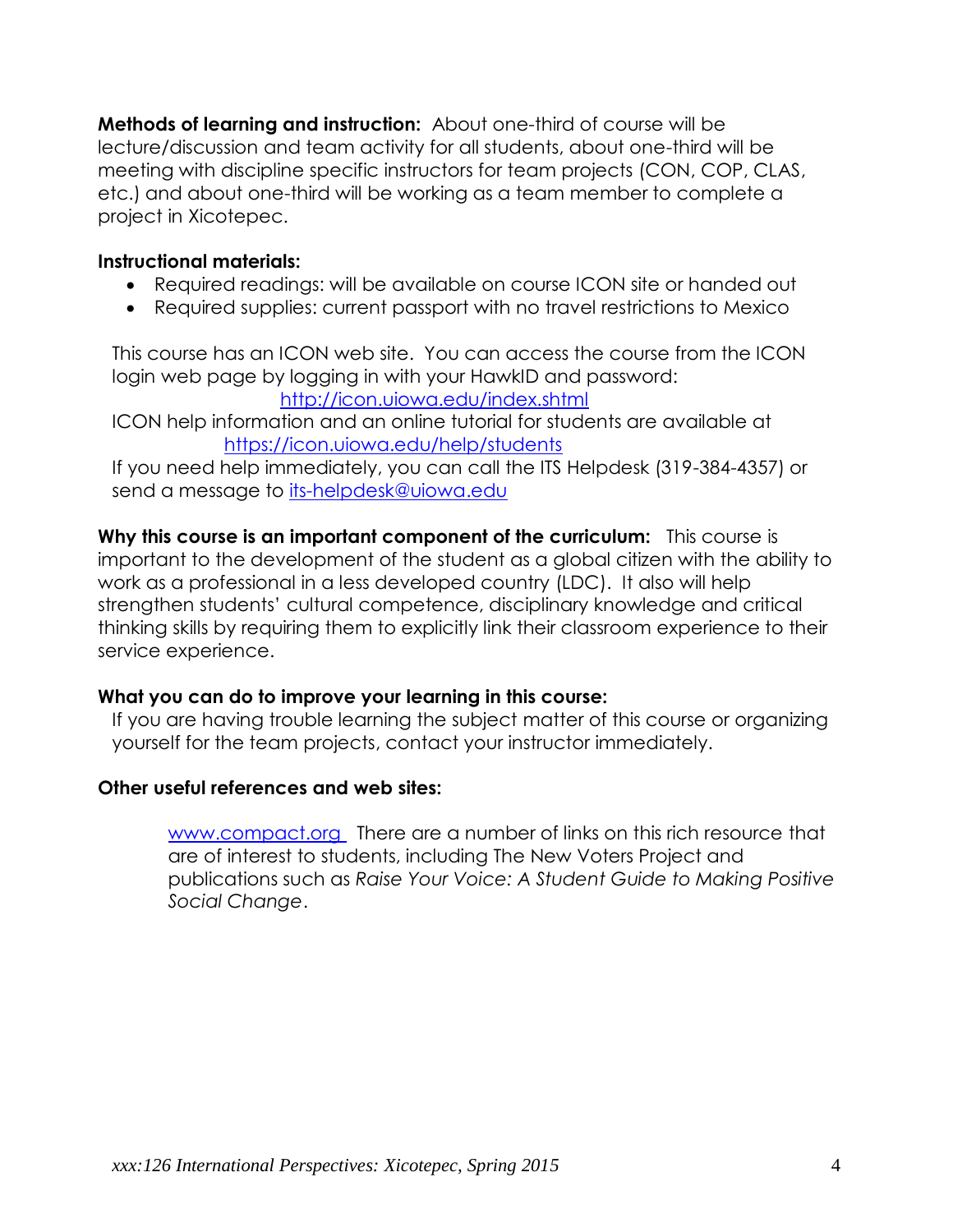| Class schedule, topic list, and assigned readings: |  |  |
|----------------------------------------------------|--|--|
|                                                    |  |  |

| Session        | <b>Date</b>                   | Instructor                     | <b>Topic</b>                                                                                                                                                                                                                                                             | <b>Readings and</b><br><b>Assignments</b>                                                                                                                                  |
|----------------|-------------------------------|--------------------------------|--------------------------------------------------------------------------------------------------------------------------------------------------------------------------------------------------------------------------------------------------------------------------|----------------------------------------------------------------------------------------------------------------------------------------------------------------------------|
|                | <b>Jan 22</b>                 | C Catney<br>J Peterson         | Introduction to course<br>Service-learning course<br>expectations<br>Review Assignments<br>$\bullet$<br>Rotary & Xicotepec<br>$\bullet$<br>Project<br>The Question of Identity<br>Paz and identity                                                                       | All readings and<br>assignments will be<br>posted on the course<br><b>ICON</b> site at least<br>one week before<br>class. The readings<br>listed here are not<br>complete. |
| $\overline{2}$ | <b>Jan 29</b>                 | S. Narcotta-Welp               | <b>Teams and Teamwork</b>                                                                                                                                                                                                                                                |                                                                                                                                                                            |
| 3              | Feb 5                         | J Peterson,<br>C Catney        | Announcements<br><b>Discuss Reading Assignment</b><br>#1, Mexican history<br>Civic Mindedness in LDC*                                                                                                                                                                    |                                                                                                                                                                            |
| $\overline{4}$ | Feb 12                        | J Peterson,<br>S Narcotta-Welp | Announcements<br><b>Discuss Reading Assignment</b><br>#2, Florentine Codex<br><b>Violence and Insecurity in</b><br><b>Mexico</b>                                                                                                                                         |                                                                                                                                                                            |
| 5              | Feb 19                        | J Peterson,<br>H Seaba         | Announcements<br><b>Discuss Reading Assignment</b><br>#3, The Children of<br>Cuauhtemoc<br>Philanthropy in LDC* and<br><b>Post Disasters</b><br>To Hell with Good<br>Intentions, Other<br>Readings<br>A Davis. What we don't<br>talk about when we talk<br>about service |                                                                                                                                                                            |
|                | Feb 22,<br>1:00 <sub>pm</sub> |                                | Rotary pre-trip mandatory<br>meeting at UCC-2520D<br>Student teams<br>present their projects<br>(5min)                                                                                                                                                                   |                                                                                                                                                                            |
|                | Feb 25,<br>9pm                |                                | Reflection #1 is due in the<br>ICON dropbox by 9pm.                                                                                                                                                                                                                      |                                                                                                                                                                            |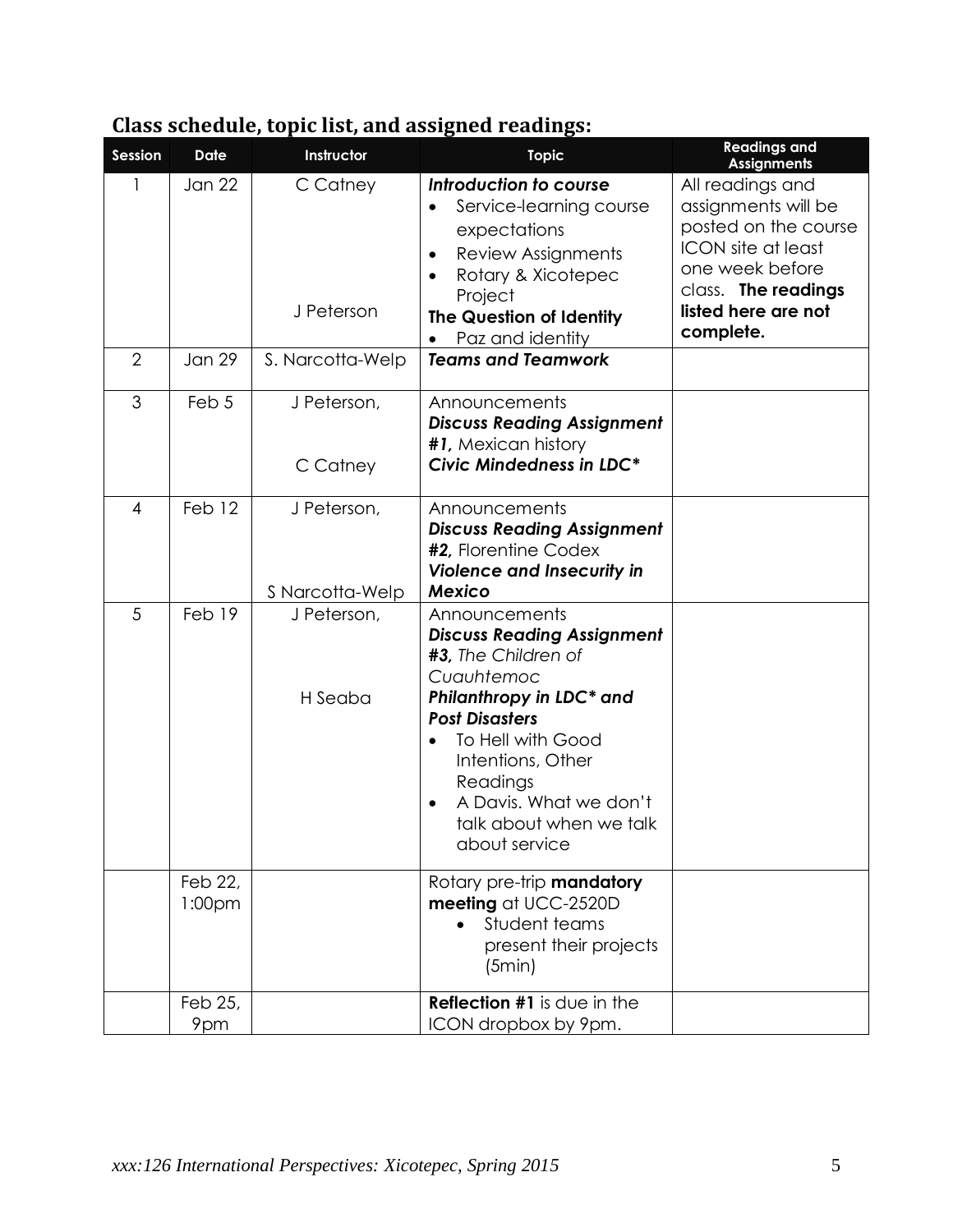| Session | <b>Date</b>               | Instructor                  | <b>Topic</b>                                                                                                                                                                                 | <b>Readings and</b><br><b>Assignments</b> |
|---------|---------------------------|-----------------------------|----------------------------------------------------------------------------------------------------------------------------------------------------------------------------------------------|-------------------------------------------|
| 6       | Feb 26                    | J Peterson,<br>J Reynolds   | Announcements<br><b>Discuss Reading Assignment</b><br><b>#4.</b> The Spanish Crown; The<br>Mother Church<br><b>Health Care in LDC*</b>                                                       |                                           |
| 7       | Mar 5                     | J Peterson                  | Announcements<br><b>Discuss Reading Assignment</b><br>#5. Mexican Revolution<br><b>Immigration/Migration into</b><br>lowa<br>First generation<br>students<br>Panel discussion with<br>guests |                                           |
| 8       | Mar 12                    | M Zmolek                    | <b>The Path of Mexican</b><br>Development                                                                                                                                                    |                                           |
| 9       | <b>Mar 14-</b><br>22      |                             | Xicotepec, Mexico, weekly<br>schedule provided during<br>trip                                                                                                                                |                                           |
| 10      | <b>Mar 26</b>             | All faculty and<br>students | Announcements<br><b>Debriefing Session</b><br>Why the lowa-Xicotepec<br><b>Rotary Alliance Work</b><br>Rotary guests<br>$\bullet$<br>12 steps to a better<br>$\bullet$<br>neighborhood       |                                           |
|         | Apr 1,<br>9 <sub>pm</sub> |                             | <b>Reflection #2 due in ICON</b><br>dropbox by 9pm                                                                                                                                           |                                           |
| 11      | Apr 2                     | M Zmolek<br>S Levy          | Announcements<br><b>Discuss Reading Assignment</b><br><b>#7</b> The Mexicans<br><b>Presentation Instructions</b><br>format, audience,<br>timing, videotaping,<br>organization                |                                           |
| 12      | Apr 9                     | <b>Team Specific</b>        | Presentation/Report<br>$\bullet$<br>Work                                                                                                                                                     |                                           |
| 13      | Apr 17                    | <b>Team Specific</b>        | Presentation/Report<br>$\bullet$<br>Work                                                                                                                                                     |                                           |
|         | Apr 22,<br>9pm            |                             | Reflection #3 due in<br>$\bullet$<br>ICON dropbox by 9pm                                                                                                                                     |                                           |
|         |                           |                             |                                                                                                                                                                                              |                                           |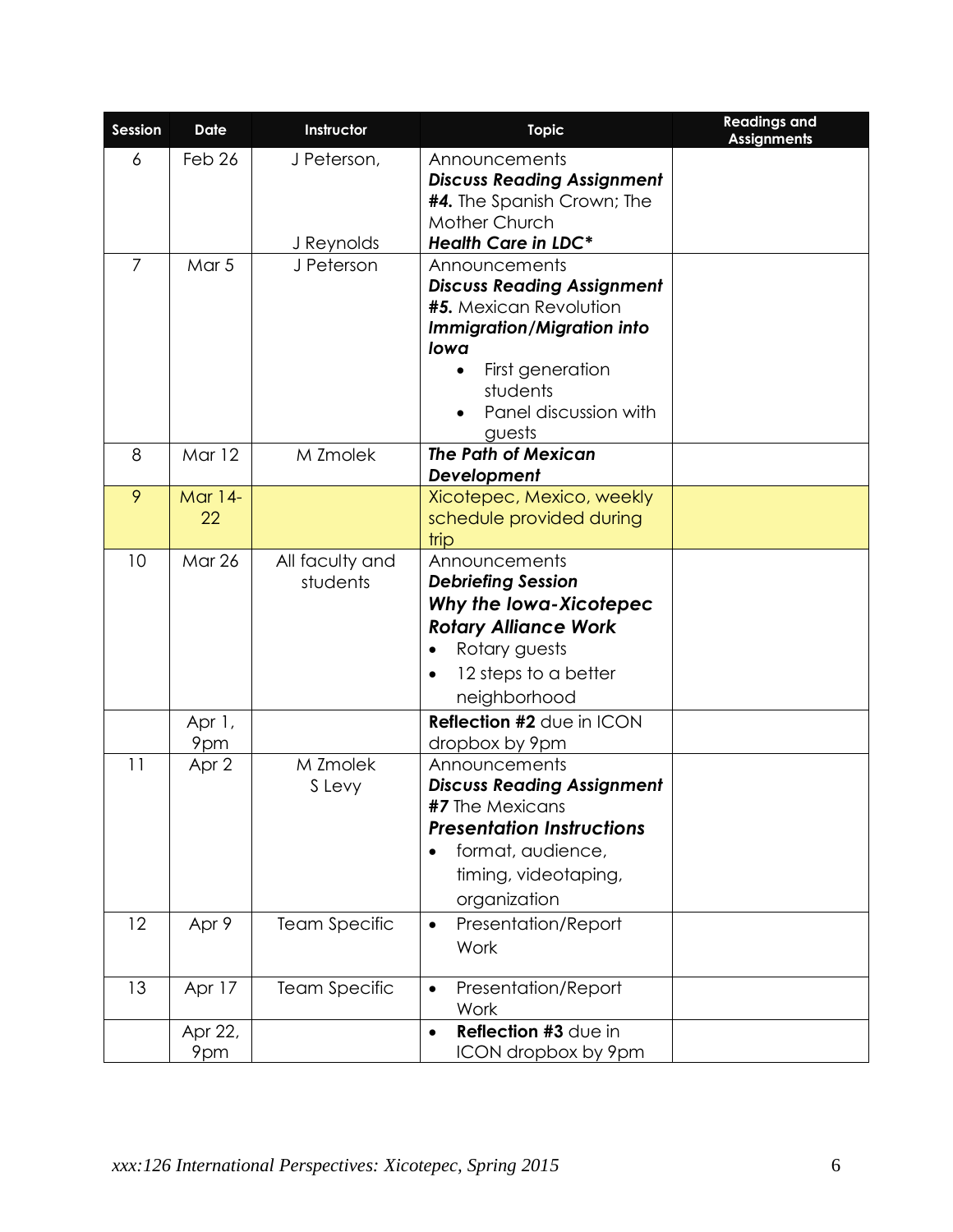| <b>Session</b> | <b>Date</b>      | Instructor           | <b>Topic</b>                                                                                                                           | <b>Readings and</b><br><b>Assignments</b> |
|----------------|------------------|----------------------|----------------------------------------------------------------------------------------------------------------------------------------|-------------------------------------------|
| 14             | Apr 23           | J Peterson           | <b>Discussion of Reflection</b><br>$\bullet$<br>#3<br><b>Status</b> reports on<br>٠<br>presentations and final<br>reports              |                                           |
| 15             | Apr 30           | <b>Team Specific</b> | Presentation/Report<br>$\bullet$<br>Work                                                                                               |                                           |
| 16             | May 7            | All                  | <b>Presentations</b><br>Platform presentations to<br>Rotary, Guests and<br>Course members<br>(probably in CoPH);<br>Final Reports due. |                                           |
| 17             | May<br>$11 - 15$ | Final Exam Week      | Required Course<br>$\bullet$<br><b>Evaluation</b> (arranged)                                                                           |                                           |

\*Less Developed Country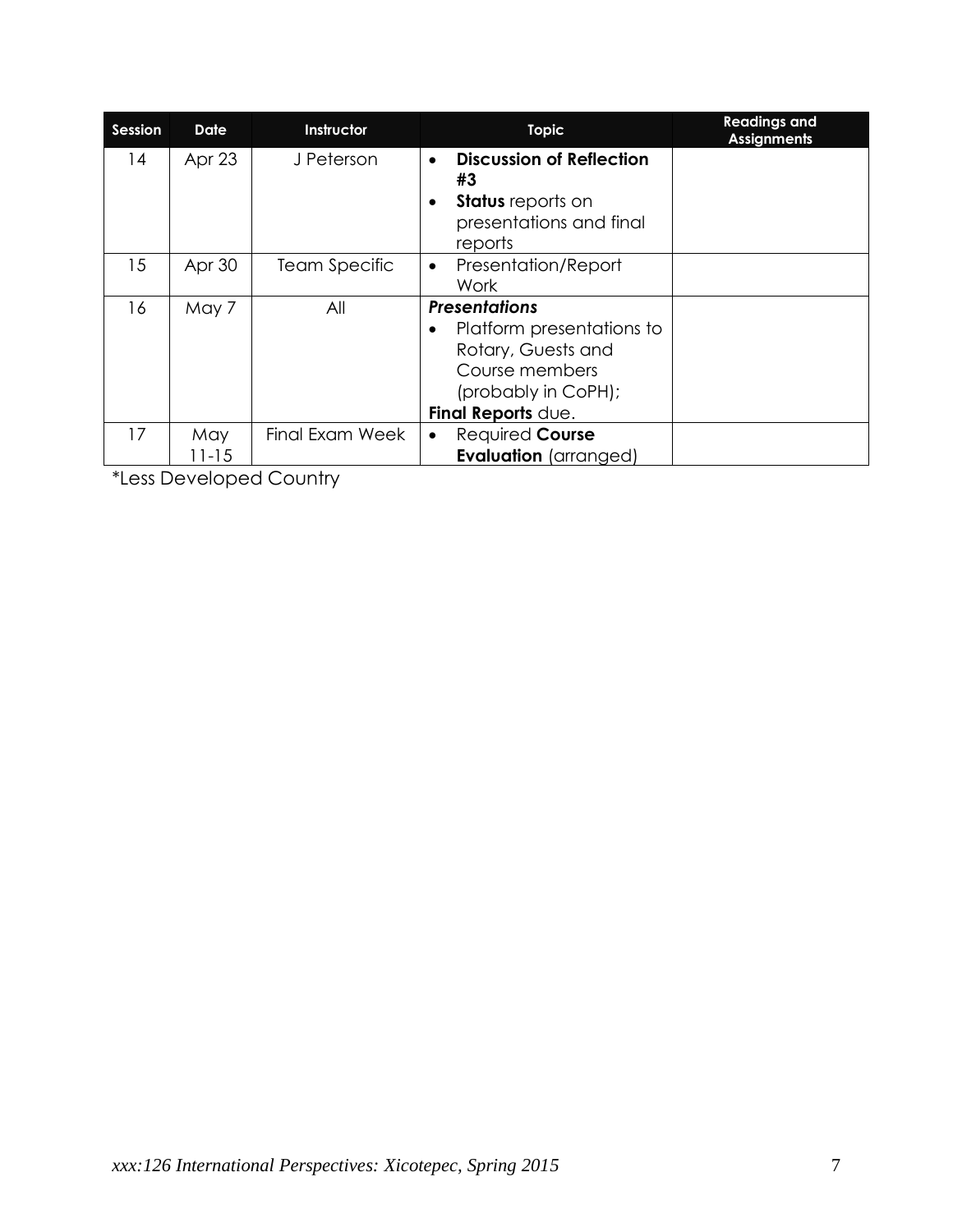# **Evaluation of student performance**

- Your grade will be assigned by your discipline instructor.
- How your grade will be determined in this course:

| Course<br>Component                                                                                                                                                                                                                                                                                  | <b>Element</b>                                                                                              |     | $%$ of<br><b>Total</b><br>Grade |  |
|------------------------------------------------------------------------------------------------------------------------------------------------------------------------------------------------------------------------------------------------------------------------------------------------------|-------------------------------------------------------------------------------------------------------------|-----|---------------------------------|--|
| To obtain a passing course grade, as calculated from the<br>elements below, the student must meet the expectations<br>for attendance and full participation in class activities and<br>discussion; teamwork; the Xicotepec trip and activities;<br>and meet Rotary's expectations for trip behavior. |                                                                                                             |     |                                 |  |
|                                                                                                                                                                                                                                                                                                      | <b>Participation and Assignments</b>                                                                        |     |                                 |  |
|                                                                                                                                                                                                                                                                                                      | Reading<br>assignments and<br>discussion and<br>general discussion<br>in class                              | 28% | 45%                             |  |
|                                                                                                                                                                                                                                                                                                      | Pre- or post-trip<br>assignments as<br>required by each<br>section instructor                               | 17% |                                 |  |
| <b>Reflection</b>                                                                                                                                                                                                                                                                                    |                                                                                                             |     |                                 |  |
|                                                                                                                                                                                                                                                                                                      | Completion of three required<br>written reflections                                                         |     |                                 |  |
| Report                                                                                                                                                                                                                                                                                               |                                                                                                             |     |                                 |  |
| Written report from each<br>discipline concerning their<br>project with role of each<br>student defined. Peer<br>evaluation of team members<br>and team effectiveness is<br>included.                                                                                                                |                                                                                                             |     | 20%                             |  |
| <b>Presentation</b>                                                                                                                                                                                                                                                                                  |                                                                                                             |     |                                 |  |
|                                                                                                                                                                                                                                                                                                      | Platform presentation by team.<br>Peer evaluation of team<br>members and team<br>effectiveness is included. | 20% |                                 |  |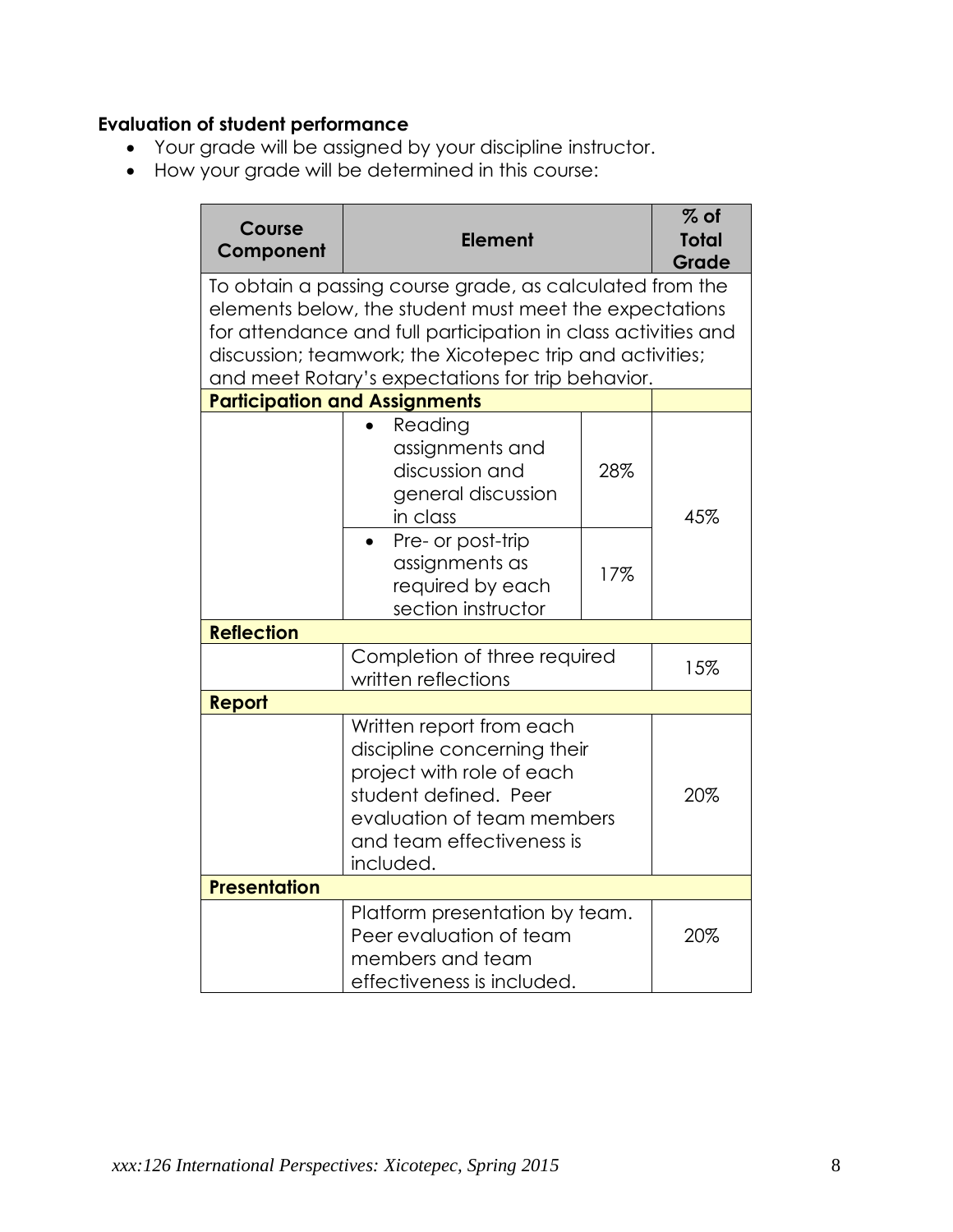| Course | <b>Course Points</b>      |  |
|--------|---------------------------|--|
| Grade  | <b>Required for Grade</b> |  |
|        | 90.0-100                  |  |
|        | 80.0-89                   |  |
| ⌒      | 70.0-79                   |  |
|        | 60.0-69                   |  |
|        |                           |  |

 Assessment criteria for course requirements other than examinations: Grading rubrics will be provided for participation, reflection, presentations, and reports.

# **Expectations and course policies:**

- Expectations for attendance and participation: The instructors of this course have the expectation that all students will arrive on time and attend all class periods and will fully participate in the in-class activities, the Xicotepec trip, and in their team's work.
- Readings, Assignments and in-Class Participation [parts of this section were taken from and modified from Dr. Elana Buch, University of Iowa]

Participation: A vibrant classroom discussion depends upon participants who are prepared and eager to engage with both the course readings and one another. Thus, close reading of the texts, class attendance and participation are expected.

Participation includes: attendance, being on time and attentive, responding to instructor prompts and contributing to the conversation. Quality and intellectual generosity count. Quantity, not so much: fog and verborrhea are to be avoided where possible.

A note on class discussion: A productive discussion requires us to engage openly & directly with one another. To this end, please do not hide behind your laptop or let your smartphone or tablet distract you when your attention should be elsewhere. At the same time, you are expected to have access to the course readings during discussion – this means that you must bring the required readings to class with you, all of which are made available in PDF format on ICON. Throughout the course, we may be discussing issues such as gender or ethnicity about which you may have strong and diverse opinions. Respect for the authors, instructors, students and their ideas and opinions is essential. All comments should address discussion topics and readings rather than individuals. Our class is not a forum for demeaning or derogatory language nor for ad hominem attacks.

 Written Assignments: As part of your preparation for class, you will prepare a written assignment for each selection you read that answers several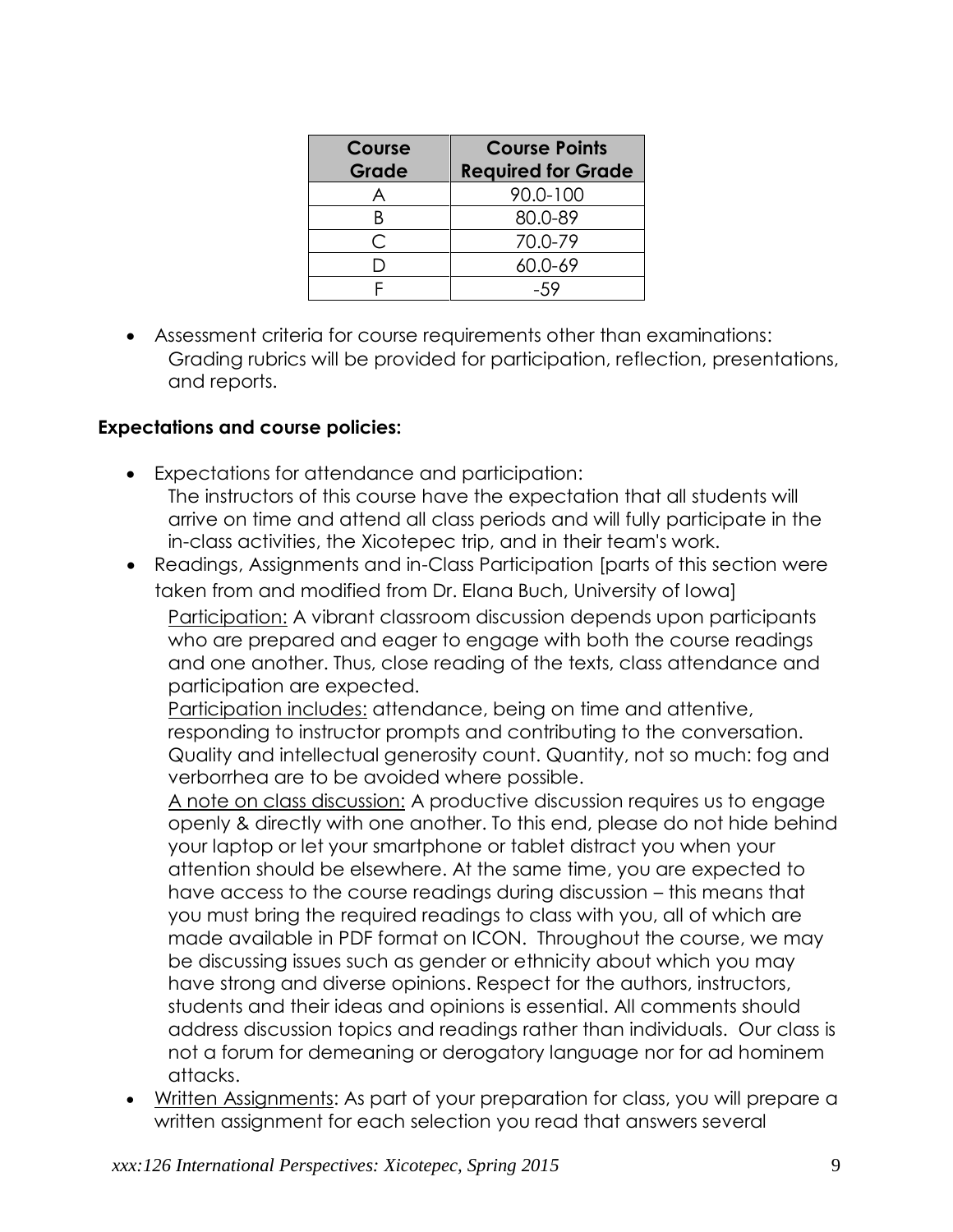questions. The goal of these is to verify your close reading of the assigned texts and to assess youir grasp of the main ideas found therein. Long and detailed answers are not required or desirable. Questions should be answered in your own words, and not by quoting sections of the assigned text.

- Student collaboration: You are encouraged to collaborate with your fellow students in reviewing the reading material and discussing the course content. You may also work on written assignments collaboratively, however you are expected to do the writing on all written assignments by yourself. Collaboration will be essential for completing the end-of-semester team reports and presentations.
- Late or missed assignments:

The instructors for this course follow the University policy for examinations for all course activities that are graded. The policy states, "University regulations require that students be allowed to make up examinations that have been missed due to illness, mandatory religious obligations, or other unavoidable circumstances or University activities." Students are encouraged to report any absence to the instructor(s) as soon as possible. The University form, [Explanatory Statement for Absence from Class](file:///C:/Users/hseaba/Documents/Docs100/Local%20Settings/Local%20Settings/2004%20Fall/Course%20Info/absence.pdf) [available at

[http://www.registrar.uiowa.edu/LinkClick.aspx?fileticket=D7YMmOGcC6s](http://www.registrar.uiowa.edu/LinkClick.aspx?fileticket=D7YMmOGcC6s%3D&tabid=79&mid=415) [%3D&tabid=79&mid=415\]](http://www.registrar.uiowa.edu/LinkClick.aspx?fileticket=D7YMmOGcC6s%3D&tabid=79&mid=415) should be used to report all absences.

- What to do in case of illness: See above
- Classroom and field project civility:

Students are expected to demonstrate professional and ethical demeanor appropriate to their educational level. Students must be able to learn and recognize the difference between supervised and independent actions in an educational environment and modify behaviors based on feedback from instructors and project coordinators. Students must demonstrate compassion and integrity and a concern for others.

Cell phones should be turned off during class time.

• Rotary Expectations:

In order to meet expectations for this course, students are expected to meet all of Rotary's requirements for participation and personal conduct, including those addressing conduct at all times during the spring break trip. All students are required to attend a Rotary **pre-trip meeting Sunday, February 22, 12:00pm, UCC-2520D**.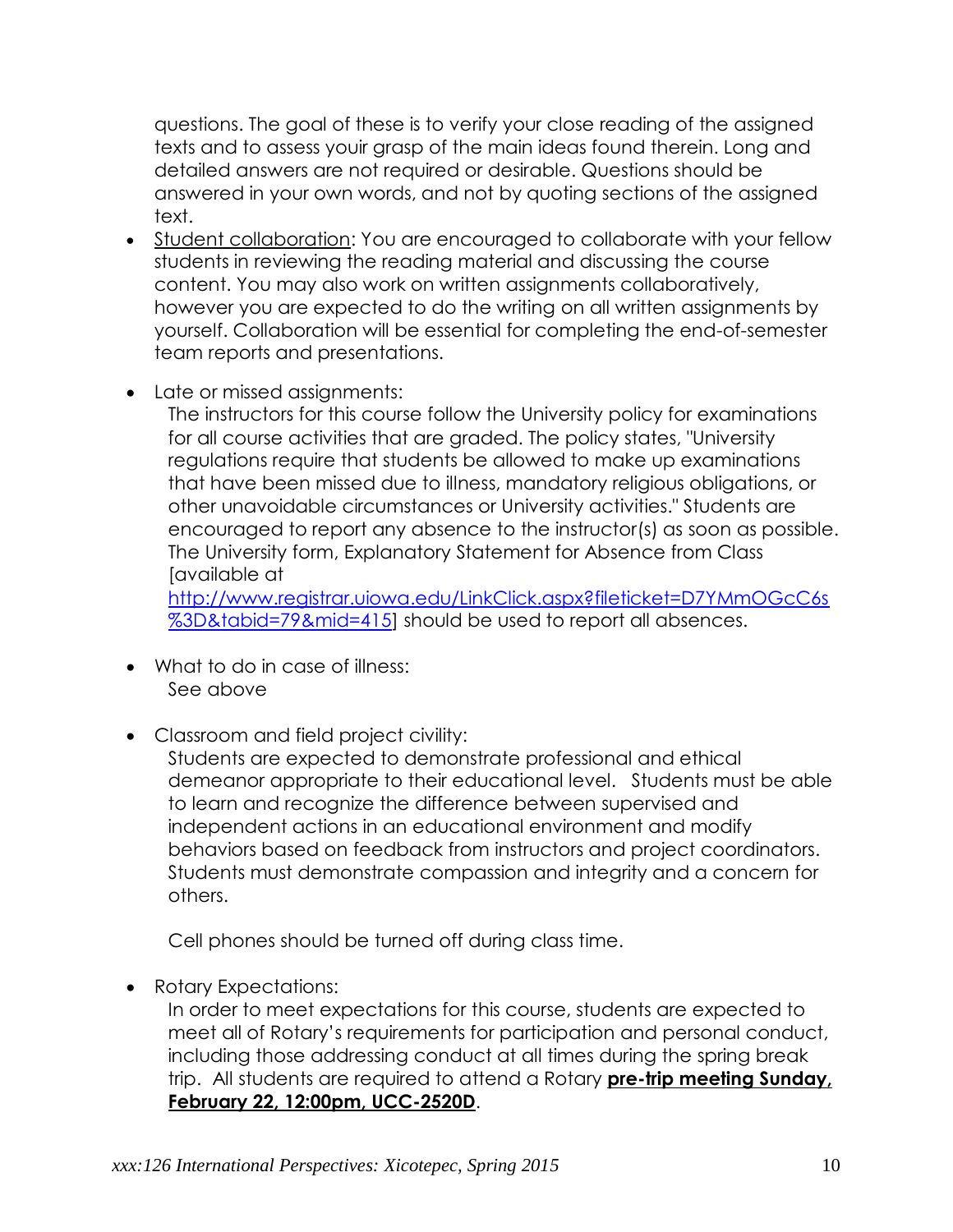Course Assessment:

To consistently provide quality services, professionals must endeavor to continuously improve themselves and their practice sites. Your instructors value student feedback and strive to improve this course for each new class of students. Your contributions to this process, which includes participation in end-of-course evaluations, are expected and appreciated.

# **Additional Students Policies:**

Sexual harassment and unwelcome sexual behavior is especially serious when it threatens relationships between teacher and student or supervisor and subordinate. If you believe you are the victim of discrimination or sexual harassment or unwelcome sexual behavior, please visit this website for information about how to get help:

<http://www.sexualharassment.uiowa.edu/>

Depending on the circumstances, additional College of Pharmacy, Dentistry, Business, Liberal Arts and Sciences, Graduate College or University of Iowa policies may apply. These policies are available on the web, and students are responsible for being familiar with them.

College of Engineering policies

[http://www.engineering.uiowa.edu/ess/current-students/academic-policies](http://www.engineering.uiowa.edu/ess/current-students/academic-policies-standards)[standards](http://www.engineering.uiowa.edu/ess/current-students/academic-policies-standards)

College of Pharmacy Doctor of Pharmacy program policies <http://pharmacy.uiowa.edu/students/academic-policies>

College of Liberal Arts and Sciences

<http://www.clas.uiowa.edu/students/handbook/i/>

Tippie College of Business

<http://tippie.uiowa.edu/honorcode.cfm>

The University of Iowa Policies and Regulations Affecting Students <http://dos.uiowa.edu/policies/>

Manual of Rules and Regulations of the Graduate College <http://www.grad.uiowa.edu/graduate-college-manual>

This course is given by the Colleges of Dentistry, Liberal Arts and Sciences, Pharmacy, and UI Center for Teaching. This means that class policies on matters such as requirements, grading and sanctions for academic dishonesty are governed by those colleges. Students wishing to add or drop this course after the official deadline must receive approval from their respective collegiate Dean. Details of the University policy of cross-enrollments may be found at

[http://www.uiowa.edu/~provost/deos/crossenroll.doc.](http://www.uiowa.edu/~provost/deos/crossenroll.doc)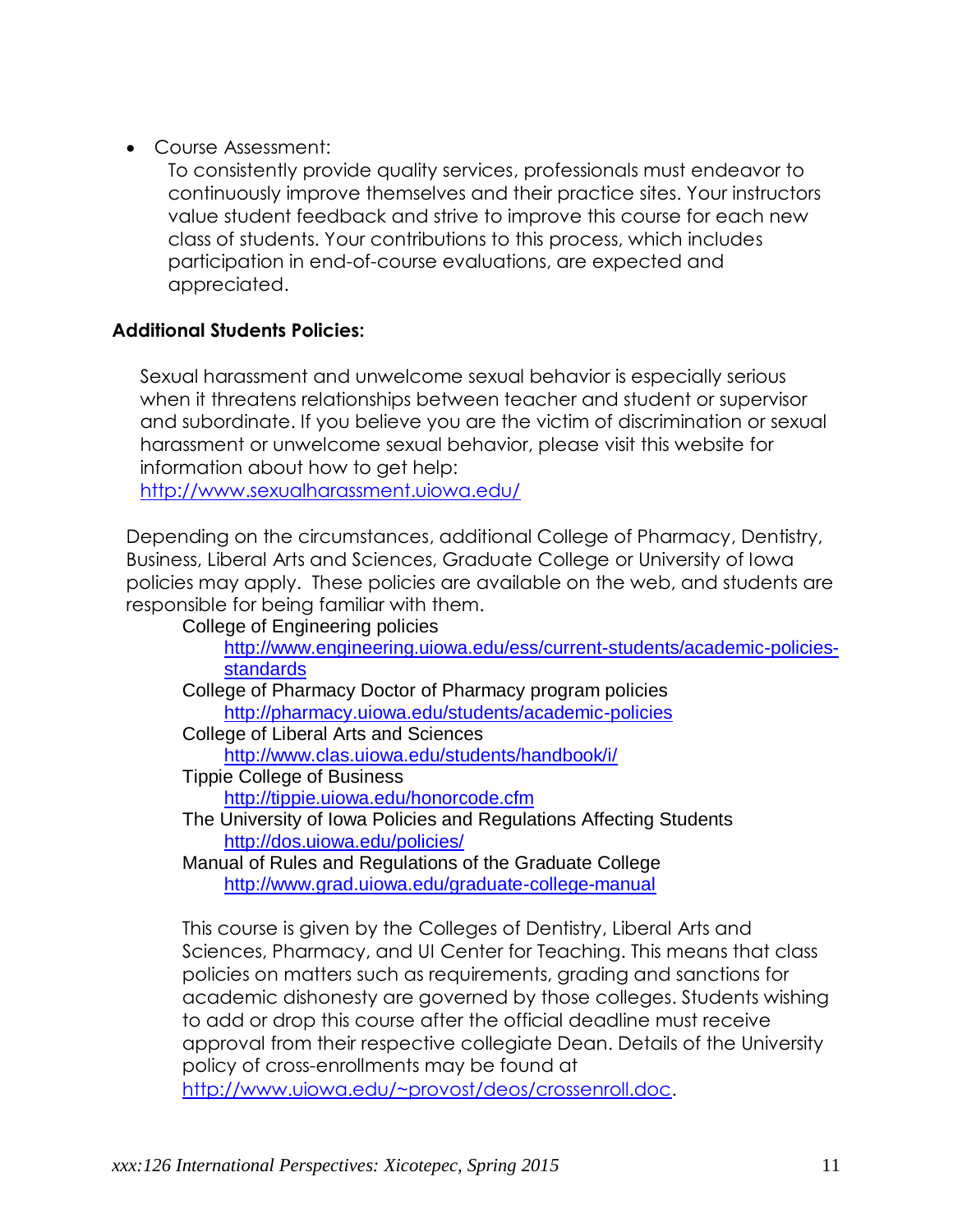**If a problem or dispute arises in connection with faculty actions in this course, you should take the following actions in order:**

- 1. Contact the faculty member and attempt to resolve the issue directly.
- 2. If your complaint is not resolved, contact the course coordinator, if applicable.
- 3. If your complaint is still not resolved, you may contact the appropriate division or department head.
- 4. If your complaint is still not resolved, you may contact the Associate Dean for Academic Affairs.
- 5. If your complaint is still not resolved, you may contact the Dean of your college.

A full explanation of the College of Pharmacy and UI procedures for disputes is in the PharmD program Student Handbook on the College of Pharmacy web site [http://pharmacy.uiowa.edu/files/pharmacy.uiowa.edu/files/handbook\\_2014-2015.pdf](http://pharmacy.uiowa.edu/files/pharmacy.uiowa.edu/files/handbook_2014-2015.pdf)

### **The following information applies to graduate students.**

**The University values an informal, collegial system for resolving disputes at the lowest possible level. If a problem or dispute arises in connection with faculty actions in this course, you should take the following actions in order:**

- 1. Contact the faculty member and attempt to resolve the issue directly.
- 2. If your complaint is not resolved, contact the course coordinator, if applicable.
- 3. If your complaint is still not resolved, you may contact the appropriate department/division head.
- 4. If your complaint is still not resolved, you may contact the Associate Dean of Research and Graduate Affairs of your college.
- 5. If your complaint is still not resolved, you may contact the Associate Dean of the Graduate College.

A full explanation of both informal and formal Graduate College academic grievance procedures is available on the Graduate College web site: [http://www.grad.uiowa.edu/academic-grievance-procedure?portal=current](http://www.grad.uiowa.edu/academic-grievance-procedure?portal=current-students)**[students](http://www.grad.uiowa.edu/academic-grievance-procedure?portal=current-students)** 

# **College of Liberal Arts and Sciences Student Policies and Procedures**

#### **Administrative Home**

The College of Liberal Arts and Sciences is the administrative home of this course and governs matters such as the add/drop deadlines, the second-grade-only option, and other related issues. Different colleges may have different policies. Questions may be addressed to 120 Schaeffer Hall, or see the CLAS Academic Policies Handbook at [http://clas.uiowa.edu/students/handbook.](http://clas.uiowa.edu/students/handbook)

### **Electronic Communication**

University policy specifies that students are responsible for all official correspondences sent to their University of Iowa e-mail address (@uiowa.edu). Faculty and students should use this account for correspondences (Operations Manual, III.15.2, k.11).

#### **Accommodations for Disabilities**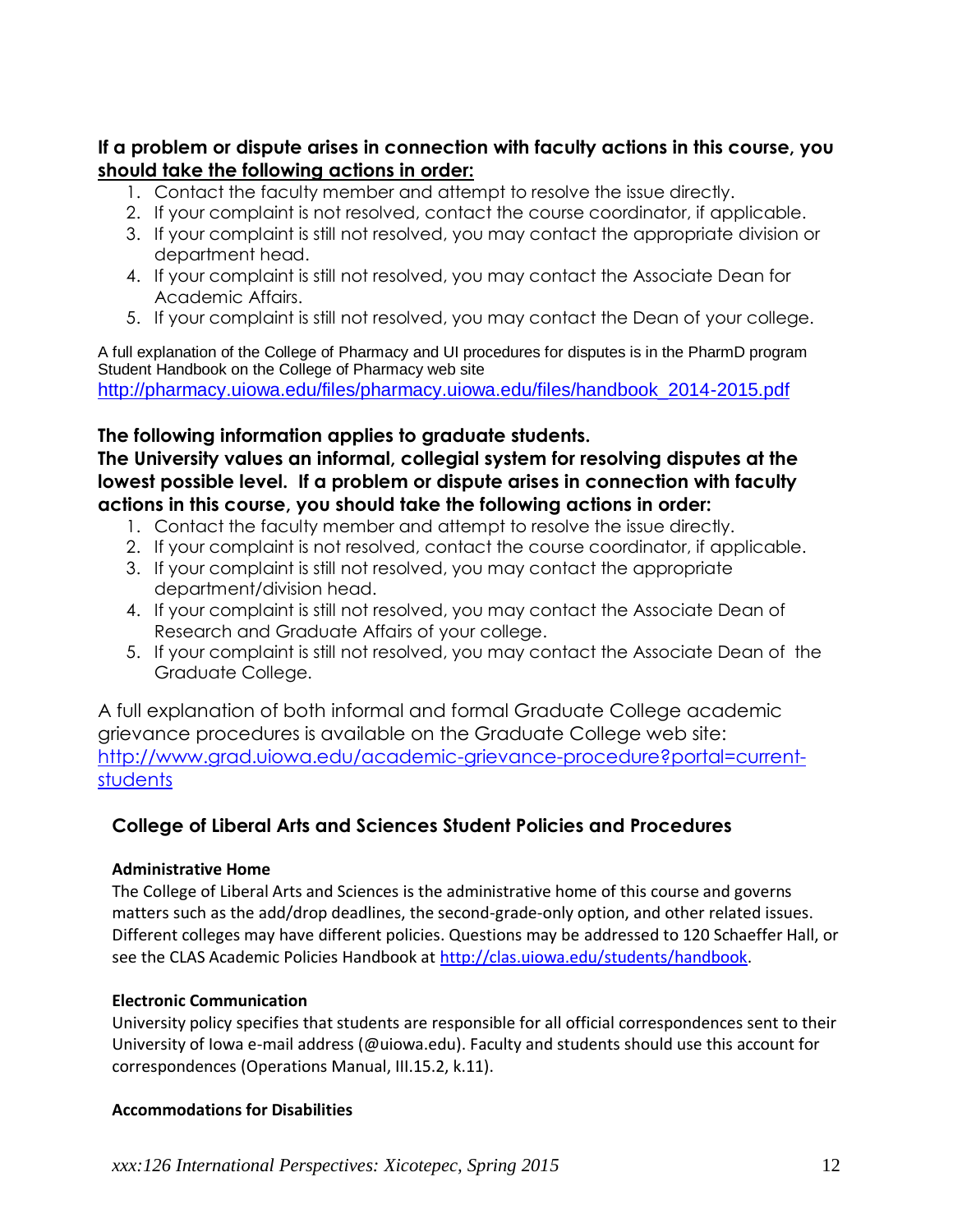A student seeking academic accommodations should first register with Student Disability Services and then meet privately with the course instructor to make particular arrangements. See [www.uiowa.edu/~sds/](http://www.uiowa.edu/~sds/) for more information.

#### **Academic Honesty**

All CLAS students or students taking classes offered by CLAS have, in essence, agreed to the College's Code of Academic Honesty: "I pledge to do my own academic work and to excel to the best of my abilities, upholding the IOWA Challenge. I promise not to lie about my academic work, to cheat, or to steal the words or ideas of others; nor will I help fellow students to violate the Code of Academic Honesty." Any student committing academic misconduct is reported to the College and placed on disciplinary probation or may be suspended or expelled (CLAS Academic Policies Handbook).

#### **CLAS Final Examination Policies**

The final examination schedule for each class is announced by the Registrar generally by the fifth week of classes. Final exams are offered only during the official final examination period. No exams of any kind are allowed during the last week of classes. All students should plan on being at the UI through the final examination period. Once the Registrar has announced the date, time, and location of each final exam, the complete schedule will be published on the Registrar's web site and will be shared with instructors and students. It is the student's responsibility to know the date, time, and place of a final exam.

#### **Making a Suggestion or a Complaint**

Students with a suggestion or complaint should first visit with the instructor (and the course supervisor), and then with the departmental DEO. Complaints must be made within six months of the incident (CLAS Academic Policies Handbook).

### **Understanding Sexual Harassment**

Sexual harassment subverts the mission of the University and threatens the well-being of students, faculty, and staff. All members of the UI community have a responsibility to uphold this mission and to contribute to a safe environment that enhances learning. Incidents of sexual harassment should be reported immediately. See the UI Comprehensive Guide on Sexual Harassment for assistance, definitions, and the full University policy.

#### **Reacting Safely to Severe Weather**

In severe weather, class members should seek appropriate shelter immediately, leaving the classroom if necessary. The class will continue if possible when the event is over. For more information on Hawk Alert and the siren warning system, visit the Department of Public Safety website.

### **Student Resources:**

- *The Writing Center*: [www.uiowa.edu/~writingc/](http://www.uiowa.edu/~writingc/) helps all in the University community improve their writing, including attitudes and self-confidence about writing. We also assist with reading.
- **The Speaking Center:** <http://clas.uiowa.edu/rhetoric/for-students/speaking-center> is available to help students who would like to work on any aspect of oral communication,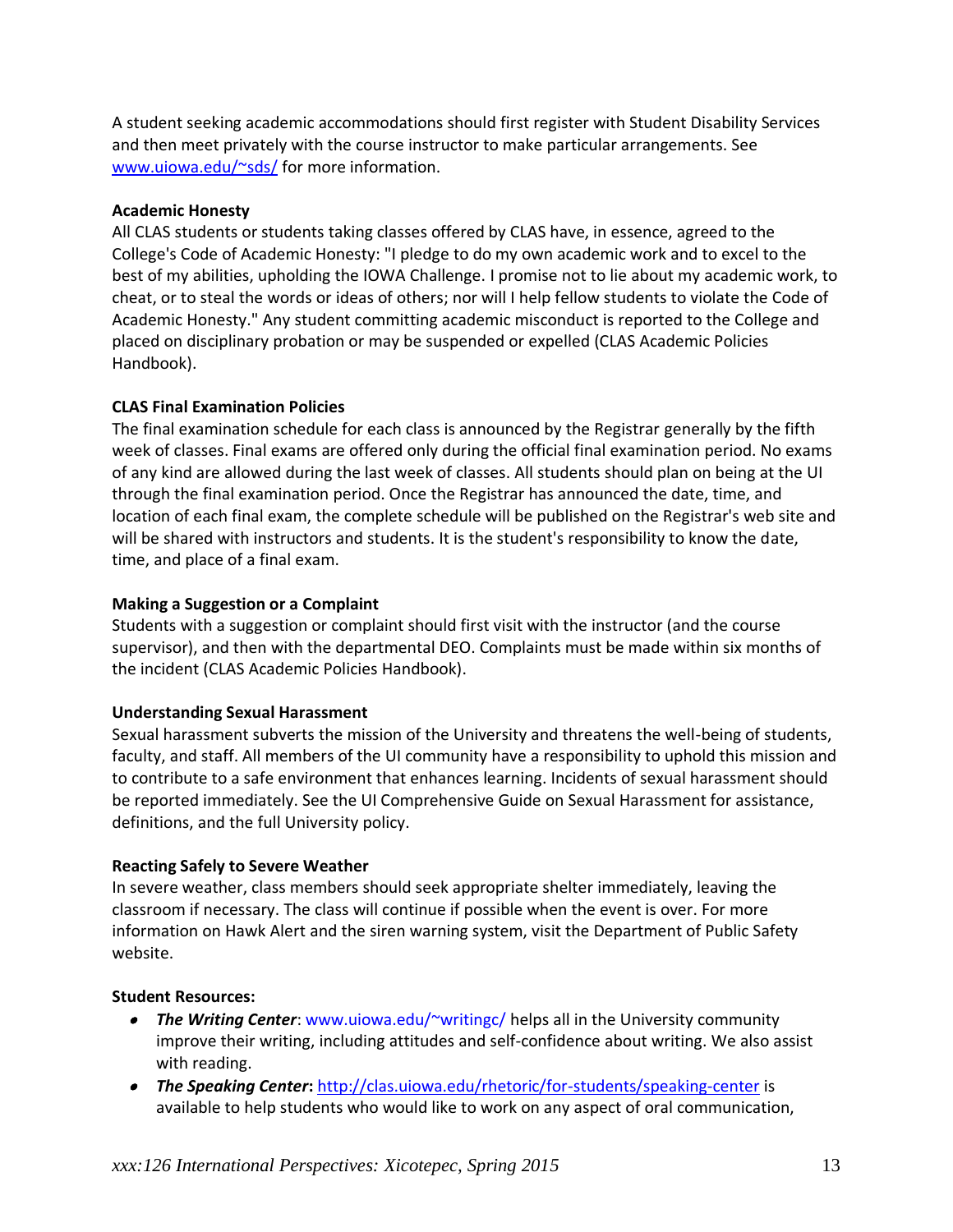including: effective classroom participation, delivering oral presentations, speech anxiety and much more.

**Tutor Iowa:** <http://tutor.uiowa.edu/> is an excellent resource to find academic assistance and mentoring for your University of Iowa courses.

\*These CLAS policy and procedural statements have been summarized from the web pages of the [College of Liberal Arts and Sciences](http://www.clas.uiowa.edu/) and The University of Iowa *[Operations Manual](http://www.uiowa.edu/~our/opmanual/index.html)*.